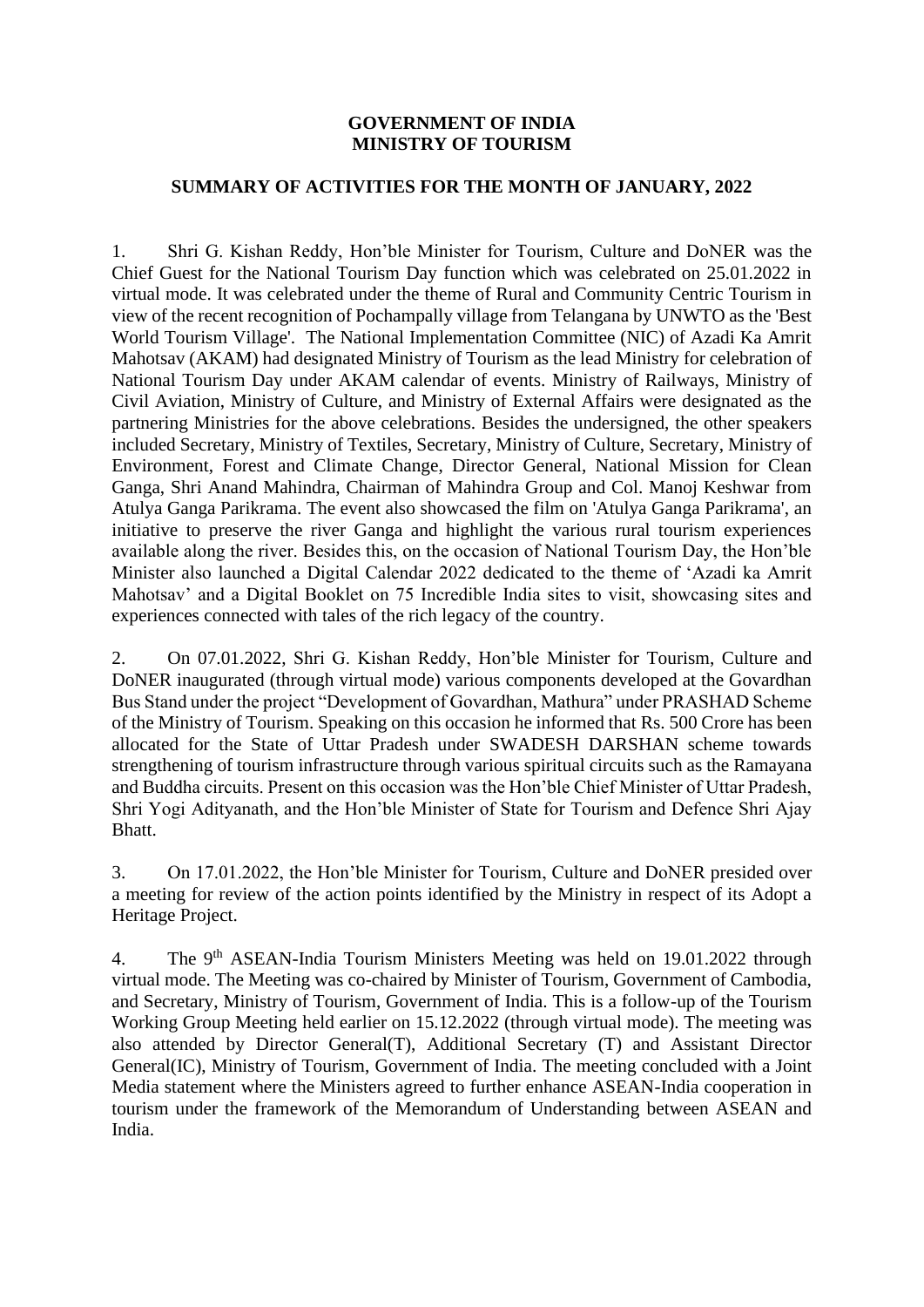5. Ministry of Tourism participated at the Dubai Expo, Dubai, UAE held under the aegis of Department of Commerce (DoC) and Ministry of External Affairs (MEA) from 03-14 January, 2022. Ministry of Tourism was represented by the Additional Secretary (Tourism) who also inaugurated the 'Tourism Fortnight' at the Expo on 03.01.2022 highlighting the new Policy Framework of the Ministry that will boost growth in the sector. The India Pavilion drew large number of people, who got a chance to view the varied tourism products of the country exhibited thematically.

6. A meeting with designated Tourism Officers stationed at overseas tourist offices of the Ministry was undertaken by me on 28.01.2022, to assess the situation in those countries, and problems, if any, being faced by them. Tourism promotional activities for the coming financial year (FY 2022-23) was also discussed. Presently, the Ministry has 07 overseas tourist offices located at Frankfurt, Tokyo, Dubai, Beijing, London, New York and Singapore.

7. A series of webinars, presentations and meetings (through virtual mode) for promoting tourism to India were undertaken by India Tourism New York in collaboration with Consul General of India Toronto, Consul General of India Vancouver and Embassy of India Bogota during the month of January 2021. Similar activities in collaboration with the stake holders and respective Embassies/High Commissions were also undertaken by India Tourism Offices located at Dubai, Singapore, London and Tokyo. Various activities were also undertaken by the domestic field offices of the Ministry, IHMs (Institute of Hotel Management), and IITTMs (Indian Institute of Tourism and Travel Management) as part of the National Tourism Day celebrations, as well as under the theme of Azadi ka Amrit Mahotsav, Ek Bharat Sresth Bharat, Dekho Apna Desh etc.

8. The Ministry of Tourism has formulated a National Strategy and Roadmap for Medical and Wellness Tourism. The Strategy aims at providing an institutional framework, and catapulting the ecosystem for medical and wellness tourism by developing a brand and ensuring quality assurance. The comprehensive National Strategy and Roadmap provides impetus to the growth of Medical Value Travel and Wellness Tourism sector in India, which has the potential of accelerating the nation's development and attaining the objective of Atmanirbhar Bharat.

9. With regard to development of tourism promotional content, it is informed that 12 Videos/Films and 13 Static Panel Creatives were developed on themes such as India as a Yoga & Wellness Destination, Luxury Tourism, India's Culture, Adventure Tourism in India, Heritage Tourism, Spiritual Tourism, Culinary Tourism, Investment in Tourism and Hospitality Sector in India, on North East India, India's MICE Tourism etc.

10. The social media campaigns of the Ministry remained very active during the month of January. The emphasis was on promoting themes such as Heritage Tourism, Winter Tourism, Lighthouse Tourism, Rural Tourism, Cultural Tourism, Wildlife Tourism, Adventure Tourism, etc. All major festivals and important days such as New Year, Lohri, Makar Sankranti, Rann Utsav, Pongal, Magh Bihu, Prakash Parv, Expo 2020 Dubai, 73rd Republic Day, Parakram Diwas, Martyrs' Day, National Tourism Day, etc., were observed with great enthusiasm and relevant posts were done amplifying these occasions. Expo 2020 - Dubai was amplified across the month showcasing theme based videos on subjects such as #Culinary Tourism, #Yoga Tourism, etc., alongside posting visitor's experiences' who visited the India Pavilion at the Dubai Expo. On  $1<sup>st</sup>$  January and  $26<sup>th</sup>$  January, beautiful night view of the illuminated buildings and Heritage Palaces were showcased. Other highlights included the National War Memorial at New Delhi, interventions at Mathura Bus Station and New Circuit House in Somnath (where